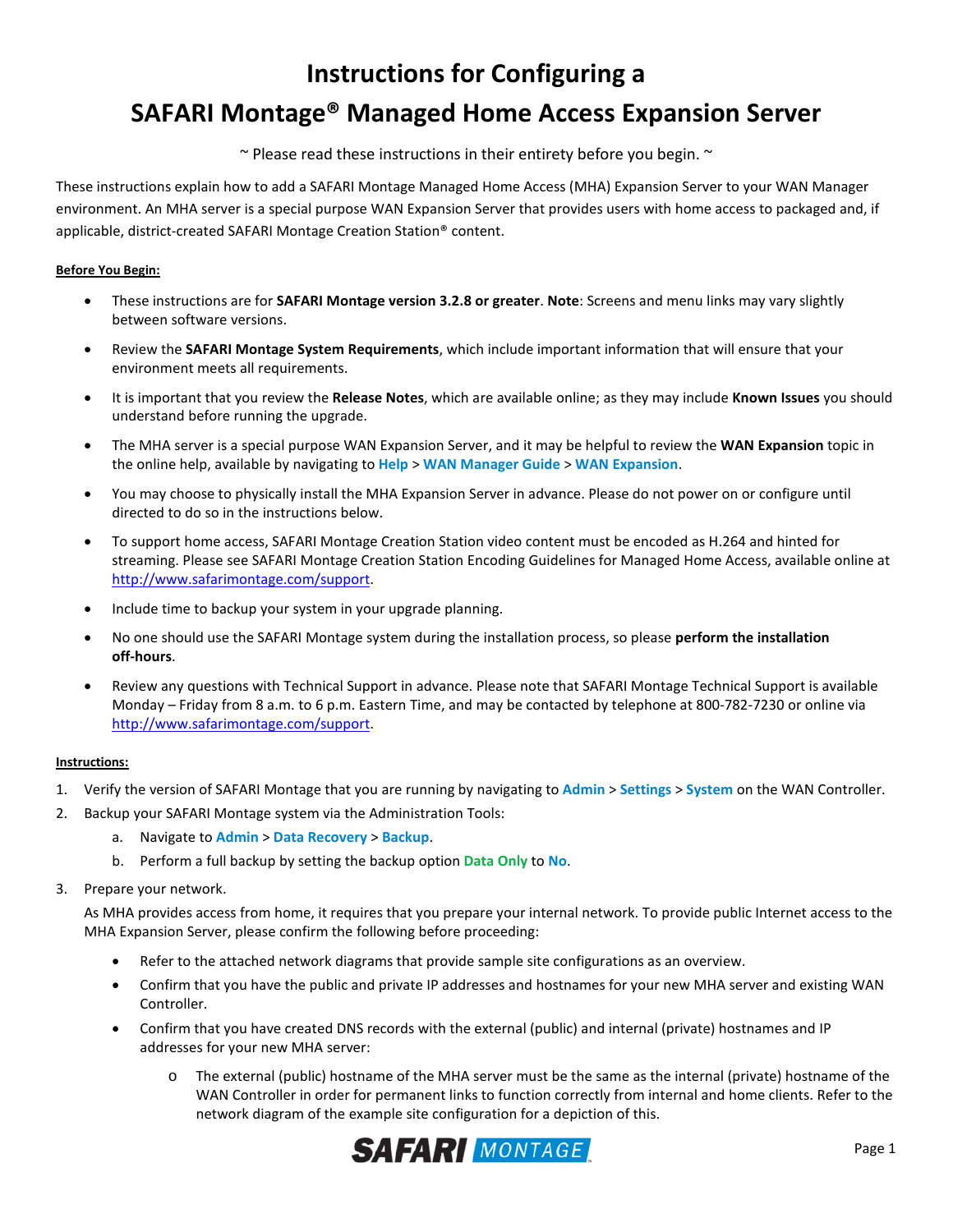- Confirm that your firewall(s) is properly configured to:
	- o Translate the public <-> private IP addresses for your MHA server.
	- o Allow network traffic for the following ports:

| WAN Controller $\leftrightarrow$ MHA Server |      |            |  |
|---------------------------------------------|------|------------|--|
| <b>Type</b>                                 | Port | Protocol   |  |
| <b>FTP</b>                                  | 21   | <b>TCP</b> |  |
| <b>SSH</b>                                  | 22   | <b>TCP</b> |  |
| <b>SMTP</b>                                 | 25   | <b>TCP</b> |  |
| <b>DNS</b>                                  | 53   | TCP/UDP    |  |
| <b>HTTP</b>                                 | 80   | <b>TCP</b> |  |
| <b>HTTPS</b>                                | 443  | <b>TCP</b> |  |
| <b>NTP</b>                                  | 123  | <b>UDP</b> |  |
| SMB                                         | 135  | <b>TCP</b> |  |
| SMB                                         | 137  | <b>UDP</b> |  |
| SMB                                         | 138  | <b>UDP</b> |  |
| SMB                                         | 139  | <b>TCP</b> |  |
| SNMP                                        | 161  | <b>UDP</b> |  |
| LDAP                                        | 389  | <b>TCP</b> |  |
| <b>LDAPS</b>                                | 636  | <b>TCP</b> |  |
| SMB                                         | 445  | <b>TCP</b> |  |
| RSync                                       | 873  | <b>TCP</b> |  |

| External Client → MHA Server |      |            |  |  |  |  |  |
|------------------------------|------|------------|--|--|--|--|--|
| <b>Type</b>                  | Port | Protocol   |  |  |  |  |  |
| <b>HTTP</b>                  | 80   | <b>TCP</b> |  |  |  |  |  |
| <b>HTTPS</b>                 | 443  | <b>TCP</b> |  |  |  |  |  |
| <b>RTSP</b>                  | 554  | <b>TCP</b> |  |  |  |  |  |
|                              |      |            |  |  |  |  |  |
|                              |      |            |  |  |  |  |  |

4. Integrate the new MHA Expansion Server into the existing SAFARI Montage WAN Manager environment.

The MHA Expansion server is a special purpose WAN Expansion Server, and it must first be integrated into your WAN Manager environment:

## **Verify or Activate the Required Software Licenses on the WAN Controller Server**

- a. Log in directly to the WAN Controller server as an **administrator** by using a web browser.
- b. Verify that the necessary add-on modules and content licenses are active.
	- i. Click on the **Admin** tab on the Dashboard.
	- ii. Click on **Add-On Modules** (Add-Ons in earlier versions) from the left-hand navigation menu. Add-On Modules is located under **Settings**.

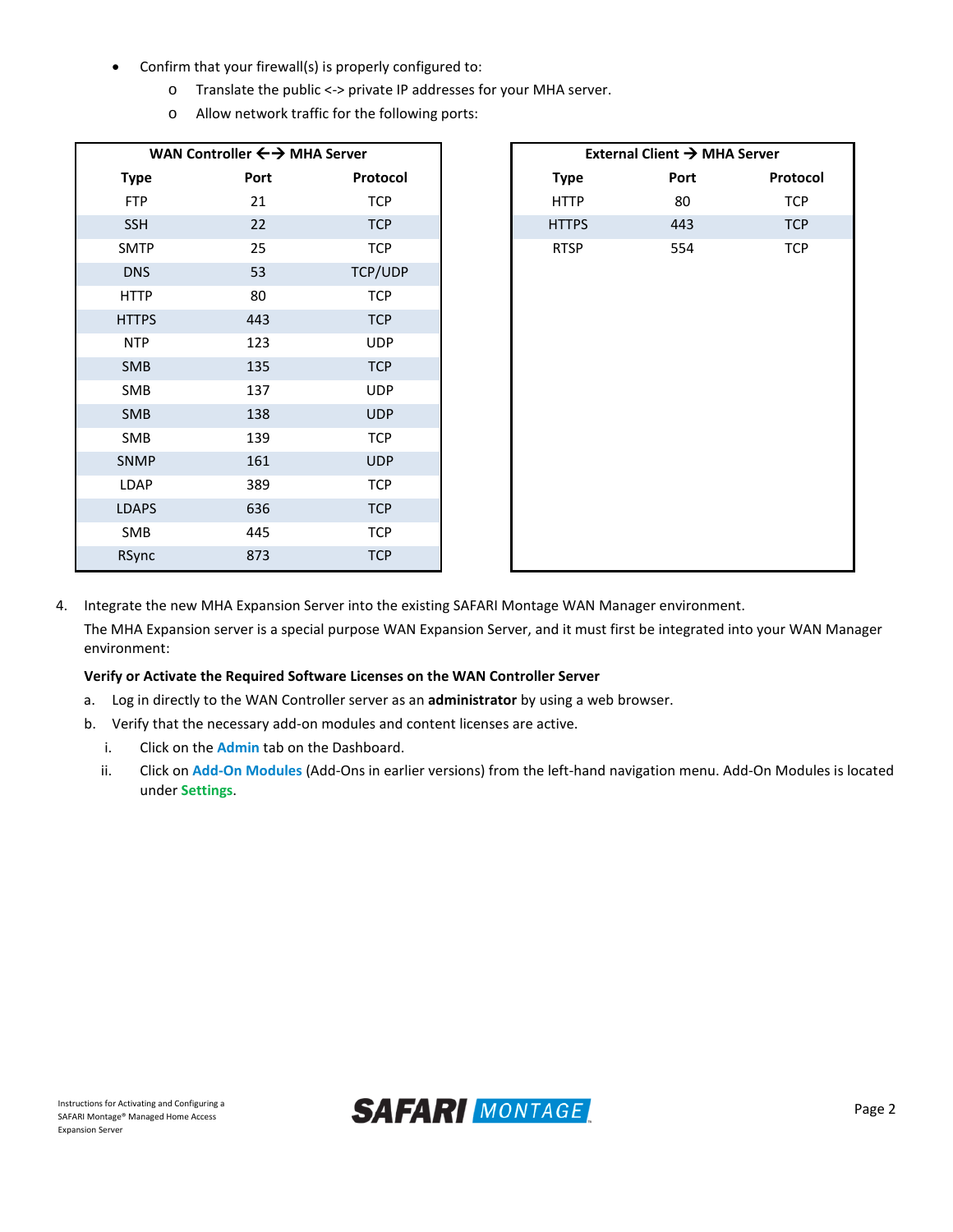- iii. Locate the following from the **Modules** list. If activated, a green check will appear in the **Active** column. If not activated, click the **Activation** link and follow the on-screen instructions.
	- SAFARI Montage WAN Manager
	- SAFARI Montage Expansion Controller
	- SAFARI Montage Managed Home Access

**Note:** Internet access is required for activation.

| If a module is not listed here then activate content & modules. This will detect and install any new content and modules found in the system. |               |          |                      |                   |  |  |
|-----------------------------------------------------------------------------------------------------------------------------------------------|---------------|----------|----------------------|-------------------|--|--|
| <b>Hide Inactive Modules</b>                                                                                                                  |               |          |                      |                   |  |  |
| <b>Modules</b>                                                                                                                                |               |          |                      |                   |  |  |
| Name                                                                                                                                          | <b>Active</b> | Licenses | <b>Licenses Used</b> | <b>Activation</b> |  |  |
| SAFARI Montage Datacasting                                                                                                                    |               |          |                      | Activation        |  |  |
| SAFARI Montage EdCast Subscriber                                                                                                              |               |          |                      | Activation        |  |  |
| SAFARI Montage EdCaster                                                                                                                       |               |          |                      | Activation        |  |  |
| SAFARI Montage Expansion Controller                                                                                                           | ✔             |          |                      | Activation        |  |  |
| SAFARI Montage Expansion Server                                                                                                               |               |          |                      | Activation        |  |  |
| SAFARI Montage Live!                                                                                                                          |               |          |                      | Activation        |  |  |
| SAFARI Montage Local Document Camera & DVD Support                                                                                            |               |          |                      | Activation        |  |  |
| SAFARI Montage MHA H264 Auto Converter                                                                                                        |               |          |                      | Activation        |  |  |
| SAFARI Montage Managed Home Access                                                                                                            | ✔             |          |                      | Activation        |  |  |
| SAFARI Montage Media Over IP - Enterprise                                                                                                     |               |          |                      | Activation        |  |  |
| SAFARI Montage Media Over IP - Standard                                                                                                       |               |          |                      | Activation        |  |  |
| SAFARI Montage Pathways SM                                                                                                                    |               |          |                      | Activation        |  |  |
| SAFARI Montage Selective Video Streaming                                                                                                      |               |          |                      | Activation        |  |  |
| SAFARI Montage WAN Manager                                                                                                                    | ✔             |          |                      | Activation        |  |  |
| SAFARI Montage WAN Manager - School Server                                                                                                    |               |          |                      | Activation        |  |  |

## **Install the MHA Expansion Server and Activate the Software License**

- a. If you have not already done so, physically install the MHA Expansion server according to the setup guide included with the server.
- b. Assign an IP address and hostname according to the setup guide included with the server.
- c. Log in directly to the MHA Expansion Server as an **administrator** by using a web browser.
- d. Verify that the WAN Expansion Server Module license is active.
	- i. Click on the **Admin** tab on the Dashboard.
	- ii. Click on **Add-On Modules** (Add-Ons in earlier versions) from the left-hand navigation menu. Add-On Modules is located under **Settings**.
	- iii. Locate **SAFARI Montage Expansion Server** from the **Modules** list. If activated, a green check will appear in the **Active** column. If not activated, click the **Activation** link and the follow on-screen instructions.

**Note:** Internet access is required for activation.

| If a module is not listed here then activate content & modules. This will detect and install any new content and modules found in the system. |               |          |                      |                   |  |  |
|-----------------------------------------------------------------------------------------------------------------------------------------------|---------------|----------|----------------------|-------------------|--|--|
| <b>Hide Inactive Modules</b>                                                                                                                  |               |          |                      |                   |  |  |
| <b>Modules</b>                                                                                                                                |               |          |                      |                   |  |  |
| <b>Name</b>                                                                                                                                   | <b>Active</b> | Licenses | <b>Licenses Used</b> | <b>Activation</b> |  |  |
| SAFARI Montage Datacasting                                                                                                                    |               |          |                      | Activation        |  |  |
| SAFARI Montage EdCast Subscriber                                                                                                              |               |          |                      | Activation        |  |  |
| SAFARI Montage EdCaster                                                                                                                       |               |          |                      | Activation        |  |  |
| SAFARI Montage Expansion Controller                                                                                                           |               |          |                      | Activation        |  |  |
| SAFARI Montage Expansion Server                                                                                                               | $\checkmark$  |          |                      | Activation        |  |  |
| SAFARI Montage Live!                                                                                                                          |               |          |                      | Activation        |  |  |
| SAFARI Montage Local Document Camera & DVD Support                                                                                            |               |          |                      | Activation        |  |  |
| SAFARI Montage MHA H264 Auto Converter                                                                                                        |               |          |                      | Activation        |  |  |
| SAFARI Montage Managed Home Access                                                                                                            |               |          |                      | Activation        |  |  |
| SAFARI Montage Media Over IP - Enterprise                                                                                                     |               |          |                      | Activation        |  |  |
| SAFARI Montage Media Over IP - Standard                                                                                                       |               |          |                      | Activation        |  |  |
| SAFARI Montage Pathways SM                                                                                                                    |               |          |                      | Activation        |  |  |
| SAFARI Montage Selective Video Streaming                                                                                                      |               |          |                      | Activation        |  |  |
| SAFARI Montage WAN Manager                                                                                                                    |               |          |                      | Activation        |  |  |
| SAFARI Montage WAN Manager - School Server                                                                                                    |               |          |                      | Activation        |  |  |
|                                                                                                                                               |               |          |                      |                   |  |  |

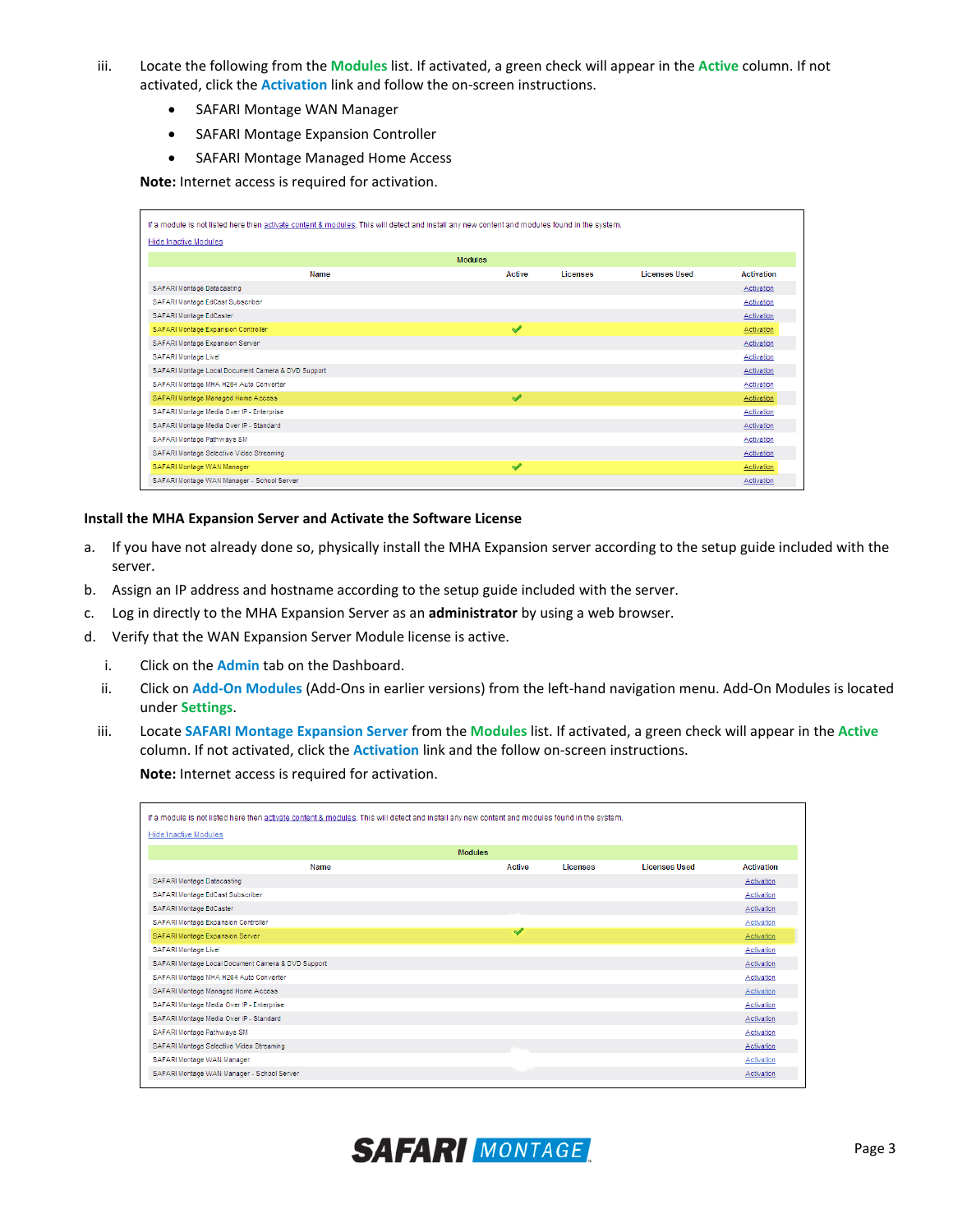#### **Synchronize the MHA Expansion Server With the WAN Controller Server**

- a. From the MHA Expansion Server
	- i. Login directly into the MHA Expansion Server as an **administrator** by using a web browser.
	- ii. Click on the **Admin** tab on the Dashboard.
	- iii. Click on **Expansion Server** from the left-hand navigation menu.
	- iv. Click on **Server Settings** from the left-hand navigation sub menu.
	- v. Enter the **Expansion Controller (IP or Computer Name)** under **Expansion Server Settings**.
	- vi. Check the **Allow Direct Login** checkbox under **Expansion Server Settings**.

| <b>Expansion Controller Information</b>      |                             |  |  |  |  |  |
|----------------------------------------------|-----------------------------|--|--|--|--|--|
| <b>Version Number:</b>                       | 0.0.0                       |  |  |  |  |  |
| Last communications:                         | August 21, 2009 01:22:35 PM |  |  |  |  |  |
| Database syncronized:                        | status<br>---               |  |  |  |  |  |
|                                              |                             |  |  |  |  |  |
| <b>Expansion Server Settings</b>             |                             |  |  |  |  |  |
| <b>Version Number:</b>                       | 4.0.30                      |  |  |  |  |  |
| Allow Direct Login:                          | v                           |  |  |  |  |  |
| Expansion Controller (IP or Computer Name) : | montage.school.edu<br>logir |  |  |  |  |  |
| Update<br>Cancel                             |                             |  |  |  |  |  |

- vii. Click on the **Update** button.
- viii. Allow the MHA Expansion server to synchronize with the WAN Controller server before continuing. This process synchronizes configuration and, if applicable, SAFARI Montage Creation Station content. Typical time for server synchronization is 2 to 6 hours. It is recommended that synchronization be allowed to run overnight.
- ix. You may monitor the synchronization process by viewing the following screen.

| Initializing<br>Communicating with gauntlet.lvc.com. This process could take a full day to synchronize. |                                                                                                                |  |  |  |  |
|---------------------------------------------------------------------------------------------------------|----------------------------------------------------------------------------------------------------------------|--|--|--|--|
|                                                                                                         | This server last communicated with the Expansion Controller Server at<br>August 21, 2009 11:23:31 AM<br>99.99% |  |  |  |  |
|                                                                                                         | Back                                                                                                           |  |  |  |  |

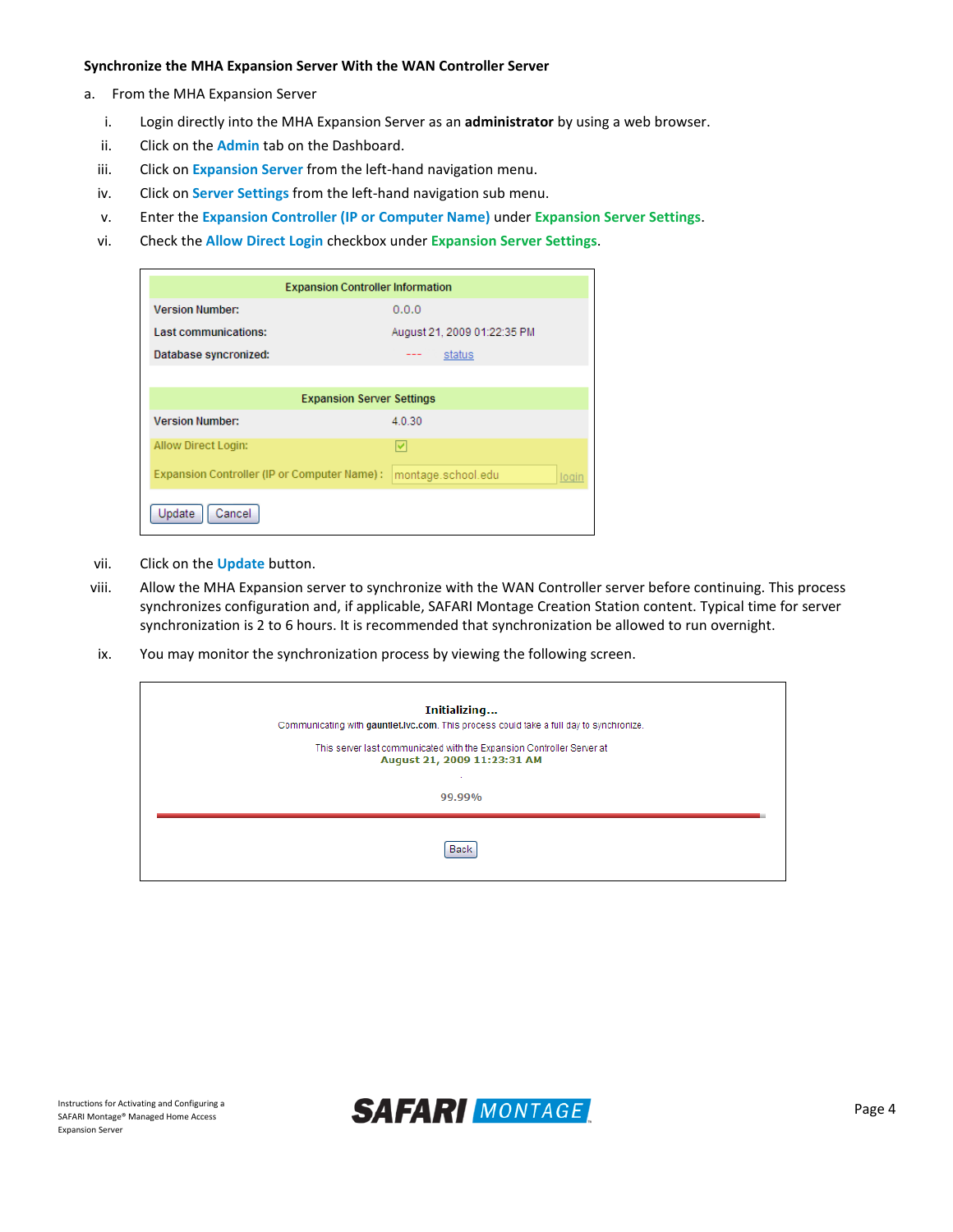Upon completion, the user will be returned to **Expansion Server Settings**, and **Database synchronized** will display the percentage synchronized with a link to view the status.

| <b>Expansion Controller Information</b>      |                             |  |  |  |  |
|----------------------------------------------|-----------------------------|--|--|--|--|
| <b>Version Number:</b>                       | 4.0.30                      |  |  |  |  |
| Last communications:                         | August 21, 2009 01:12:59 PM |  |  |  |  |
| Database syncronized:                        | 100%<br>status              |  |  |  |  |
|                                              |                             |  |  |  |  |
| <b>Expansion Server Settings</b>             |                             |  |  |  |  |
| <b>Version Number:</b>                       | 4.0.30                      |  |  |  |  |
| <b>Allow Direct Login:</b>                   | M                           |  |  |  |  |
| Expansion Controller (IP or Computer Name) : | montage.school.edu<br>login |  |  |  |  |
| Cancel<br>Update                             |                             |  |  |  |  |

x. Once the MHA Expansion server is fully synchronized, proceed to the next step.

#### **Activate Content Licenses on the WAN Controller and Synchronize Them With the MHA Expansion Server**

- a. From the WAN Controller Server
	- i. Log in directly to the WAN Controller server as an **administrator** by using a web browser.
	- ii. Click on the **Admin** tab on the Dashboard.
	- iii. Click on **Activate Content & Modules** (Activate All Contents & Add-Ons in earlier versions) from the left-hand navigation menu. Activate Content & Modules is located under **Settings**, along with the on-screen instructions for activation.
	- iv. Allow the WAN Controller server to synchronize with the MHA Expansion Server before continuing. Synchronization can be monitored by viewing the following screen under **Expansion Servers**.

| Reset Usage |                     |        |                                       |              |                    |                           |                |    |              |          |                                                    |
|-------------|---------------------|--------|---------------------------------------|--------------|--------------------|---------------------------|----------------|----|--------------|----------|----------------------------------------------------|
|             | Results 1 to 1 of 1 |        |                                       |              |                    |                           |                |    |              |          | $\mathbb{R} \diamond \diamond \diamond \mathbb{Q}$ |
|             |                     |        | Active Streamer Version Serial Number | IP           | <b>Host</b>        | <b>Last Communication</b> | % Synchronized |    | Status Usage | Packages |                                                    |
| ◀           | ✔                   | 4.0.30 | 001039                                | 172.20.1.144 | montage.school.edu | 2 mins 6 secs             | 99.99%         | ok | 44.33%       | 25 国     | clear                                              |
|             |                     |        |                                       |              |                    |                           |                |    |              |          |                                                    |
|             |                     |        |                                       |              |                    |                           |                |    |              |          |                                                    |
|             |                     |        |                                       |              |                    |                           |                |    |              |          |                                                    |
|             |                     |        |                                       |              |                    |                           |                |    |              |          |                                                    |
|             |                     |        |                                       |              |                    |                           |                |    |              |          |                                                    |
|             |                     |        |                                       |              |                    |                           |                |    |              |          |                                                    |
|             |                     |        |                                       |              |                    |                           |                |    |              |          |                                                    |

- v. Once the WAN Controller Server is fully synchronized, proceed to the next step.
- 5. Configure the MHA Expansion Server for Home Access.

The MHA Expansion server can now be configured for Home Access:

- a. Log in directly to the MHA Expansion Server as an **administrator** by using a web browser.
- b. Click on the **Admin** tab on the Dashboard.
- c. Click on **Managed Home Access** from the left-hand navigation menu.
- d. Click on **Streamer Settings** from the left-hand navigation sub menu.

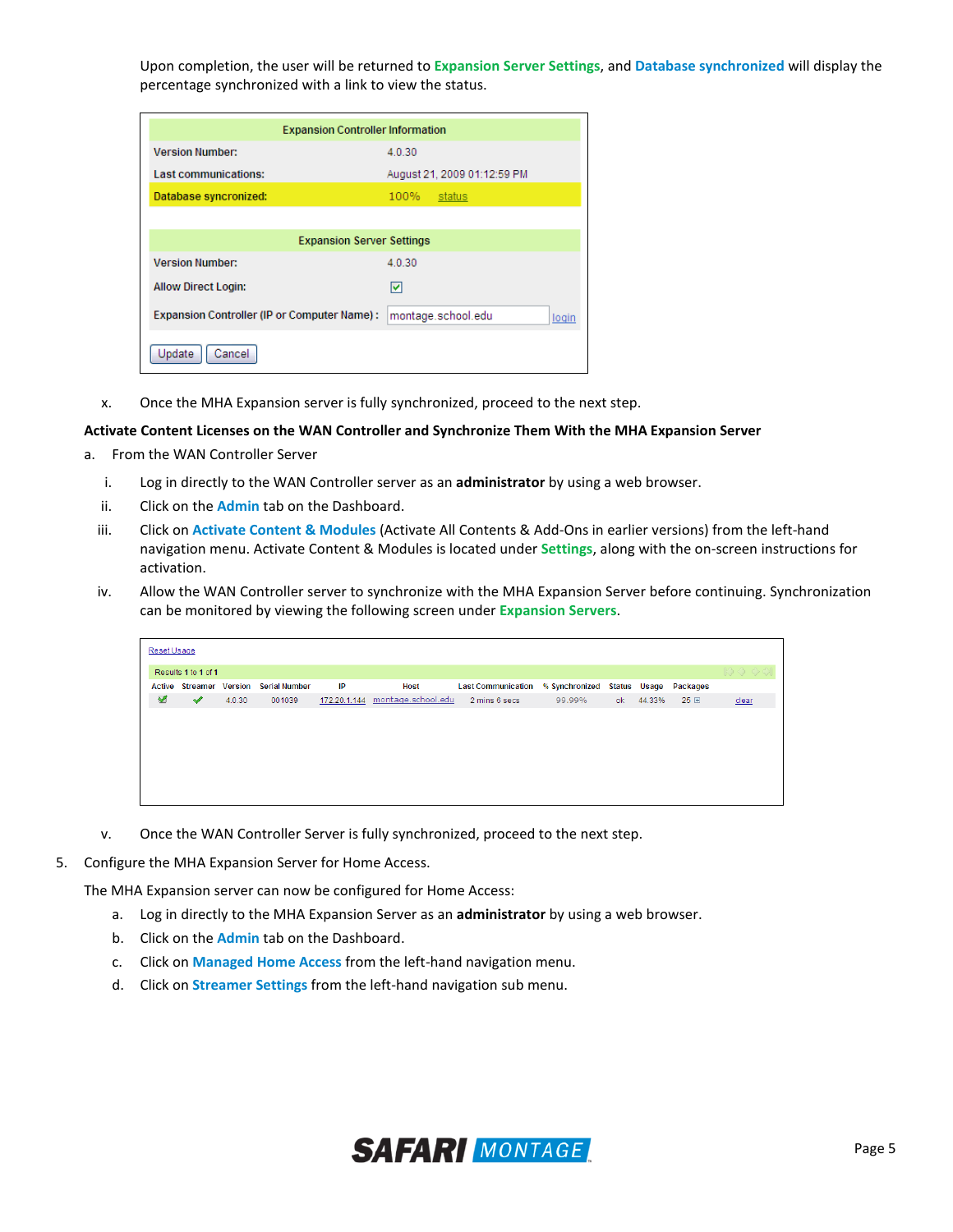e. Check the **This Server Streams** checkbox under **Settings**.

| <b>Settings</b>                                                                                                                                                                                                                                                                                                     |                                          |  |  |  |  |  |
|---------------------------------------------------------------------------------------------------------------------------------------------------------------------------------------------------------------------------------------------------------------------------------------------------------------------|------------------------------------------|--|--|--|--|--|
| <b>This Server Streams:</b>                                                                                                                                                                                                                                                                                         | ⊓                                        |  |  |  |  |  |
|                                                                                                                                                                                                                                                                                                                     |                                          |  |  |  |  |  |
|                                                                                                                                                                                                                                                                                                                     | <b>Maximum Allowed Settings</b>          |  |  |  |  |  |
| <b>Maximum Users:</b>                                                                                                                                                                                                                                                                                               | 0<br>(Enter 0 for unlimited)             |  |  |  |  |  |
| <b>Maximum Bandwidth:</b>                                                                                                                                                                                                                                                                                           | <b>Unlimited</b><br>$\blacktriangledown$ |  |  |  |  |  |
|                                                                                                                                                                                                                                                                                                                     |                                          |  |  |  |  |  |
|                                                                                                                                                                                                                                                                                                                     | <b>Restricted Settings</b>               |  |  |  |  |  |
| <b>Restricted Users:</b>                                                                                                                                                                                                                                                                                            | $\mathbf{0}$<br>(Enter 0 for unlimited)  |  |  |  |  |  |
| <b>Restricted Bandwidth:</b>                                                                                                                                                                                                                                                                                        | <b>Unlimited</b><br>۰                    |  |  |  |  |  |
| The schedule below represents the time of day when home access will use the restricted<br>bandwidth/users. This will usually be the hours school is in session. To use the maximum<br>bandwidth/users for a particular day, select midnight to midnight.<br>Wed.<br>Thurs.<br>Mon.<br>Tues.<br>Fri.<br>Sat.<br>Sun. |                                          |  |  |  |  |  |
| <b>Restricted Bandwidth Hours:</b><br>$\blacktriangleright$ to midnight<br>midnight<br>$\overline{\phantom{a}}$                                                                                                                                                                                                     |                                          |  |  |  |  |  |
|                                                                                                                                                                                                                                                                                                                     | <b>Excluded Internal Subnets</b>         |  |  |  |  |  |
| 127.0.0.0/8<br>10.0.0.0/8<br>172.16.0.0/12<br>192.168.0.0/16<br>change                                                                                                                                                                                                                                              |                                          |  |  |  |  |  |
| Update                                                                                                                                                                                                                                                                                                              |                                          |  |  |  |  |  |

- f. Click on the **Update** button.
- g. Click on **Exclude Subnets** from the left-hand navigation sub menu.

**Exclude Internal Subnets** – IP address ranges included in the setting will be treated as Direct Play connections (i.e., internal connections), and SAFARI Montage will behave as if being used in a local environment. IP addresses or ranges **not** included here will be treated as Managed Home Access connections and will receive lower bit rate content intended for home access.

h. Assign additional networks to the server by entering an IP address and its corresponding Netmask, then clicking on the **Add** button.

| <b>Excluded Internal Networks</b>                                                                                                              |                                                                                                                                                                                                        |  |  |  |  |
|------------------------------------------------------------------------------------------------------------------------------------------------|--------------------------------------------------------------------------------------------------------------------------------------------------------------------------------------------------------|--|--|--|--|
| 127.0.0.0/8<br>10.0.0.0/8<br>172.16.0.0/12<br>192.168.0.0/16                                                                                   | To assign additional networks to this server, please<br>enter an IP Address, its corresponding Netmask,<br>then click the "Add" button.<br><b>IP Address</b><br>Add<br>Netmask<br>Remove All<br>Remove |  |  |  |  |
| Notes:<br>. Multiple ranges of IP addresses can be added to prevent Managed Home Access from excluding/including the<br>wrong users.           |                                                                                                                                                                                                        |  |  |  |  |
| This server's network is 172.20.1.144/24<br>Common networks based on CIDR notation are 127.0.0.0/8, 10.0.0.0/8, 172.16.0.0/12, 192.168.0.0/16. |                                                                                                                                                                                                        |  |  |  |  |

**Configuration of the MHA Expansion Server and WAN Controller Servers are complete. Test the configuration from an external client for verification.**

SAFARI Montage® Managed Home Access Expansion Server

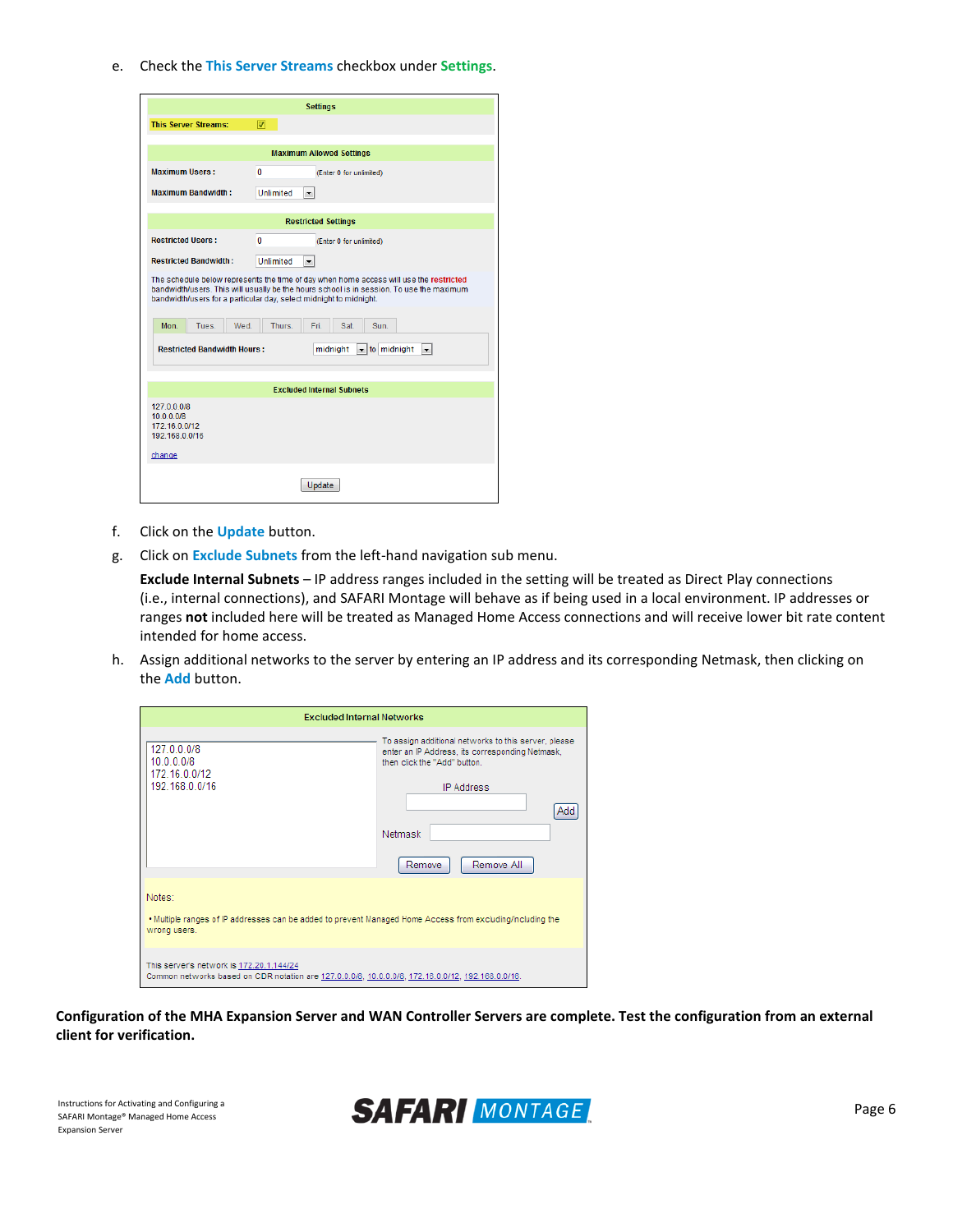## **Optional Settings:**

Refer to the image below as reference for these settings. These settings can be found by clicking on **Admin** > **Managed Home Access** > **Streamer Settings**.

| <b>Settings</b>                                                                                                                                                                                                                                          |      |  |  |  |  |  |
|----------------------------------------------------------------------------------------------------------------------------------------------------------------------------------------------------------------------------------------------------------|------|--|--|--|--|--|
| <b>This Server Streams:</b><br>$\overline{\mathbf{v}}$                                                                                                                                                                                                   |      |  |  |  |  |  |
|                                                                                                                                                                                                                                                          |      |  |  |  |  |  |
| <b>Maximum Allowed Settings</b>                                                                                                                                                                                                                          |      |  |  |  |  |  |
| <b>Maximum Users:</b><br>0<br>(Enter 0 for unlimited)                                                                                                                                                                                                    |      |  |  |  |  |  |
| <b>Maximum Bandwidth:</b><br>Unlimited<br>$\overline{\phantom{a}}$                                                                                                                                                                                       |      |  |  |  |  |  |
|                                                                                                                                                                                                                                                          |      |  |  |  |  |  |
| <b>Restricted Settings</b>                                                                                                                                                                                                                               |      |  |  |  |  |  |
| <b>Restricted Users:</b><br>$\mathbf{0}$<br>(Enter 0 for unlimited)                                                                                                                                                                                      |      |  |  |  |  |  |
| <b>Restricted Bandwidth:</b><br><b>Unlimited</b><br>۰                                                                                                                                                                                                    |      |  |  |  |  |  |
| The schedule below represents the time of day when home access will use the restricted<br>bandwidth/users. This will usually be the hours school is in session. To use the maximum<br>bandwidth/users for a particular day, select midnight to midnight. |      |  |  |  |  |  |
| Mon.<br>Tues.<br>Wed.<br>Thurs.<br>Fri.<br>Sat.                                                                                                                                                                                                          | Sun. |  |  |  |  |  |
| <b>Restricted Bandwidth Hours:</b><br>$\blacktriangleright$ to midnight<br>midnight<br>v.                                                                                                                                                                |      |  |  |  |  |  |
| <b>Excluded Internal Subnets</b>                                                                                                                                                                                                                         |      |  |  |  |  |  |
| 127.0.0.0/8<br>10.0.0.0/8<br>172.16.0.0/12<br>192.168.0.0/16                                                                                                                                                                                             |      |  |  |  |  |  |
| change                                                                                                                                                                                                                                                   |      |  |  |  |  |  |
| Update                                                                                                                                                                                                                                                   |      |  |  |  |  |  |

- **Maximum Allowed Settings**
	- o **Maximum Users**  The number of users that can access the server at the same time.
	- o **Maximum Bandwidth**  The amount of bandwidth to be used while streaming.

**Note:** To view SAFARI Montage pre-packaged content, **Maximum Bandwidth** should be set to 0 kbps (unlimited) or 384 kbps or higher.

- **Restricted Settings**
	- o **Restricted Users**  The number of users that can access the server at the same time during the **Restricted Bandwidth Hours**.
	- o **Restricted Bandwidth**  The amount of bandwidth to be used while streaming during the **Restricted Bandwidth Hours**.
	- o **Restricted Bandwidth Hours**  Used to set days and times for restricted bandwidth. **Restricted Users** and **Bandwidth** settings become active during the scheduled times.

**Notes:**

- The Managed Home Access Expansion Server must have access to the Internet. It is recommended that the server be put into a DMZ with the appropriate ports open. For a list of the specific ports to open, see the attached network drawing labeled **Sample Setup Using a DMZ**.
- For MHA servers not within a DMZ, see attached network drawing labeled **Sample Setup Without a DMZ**.